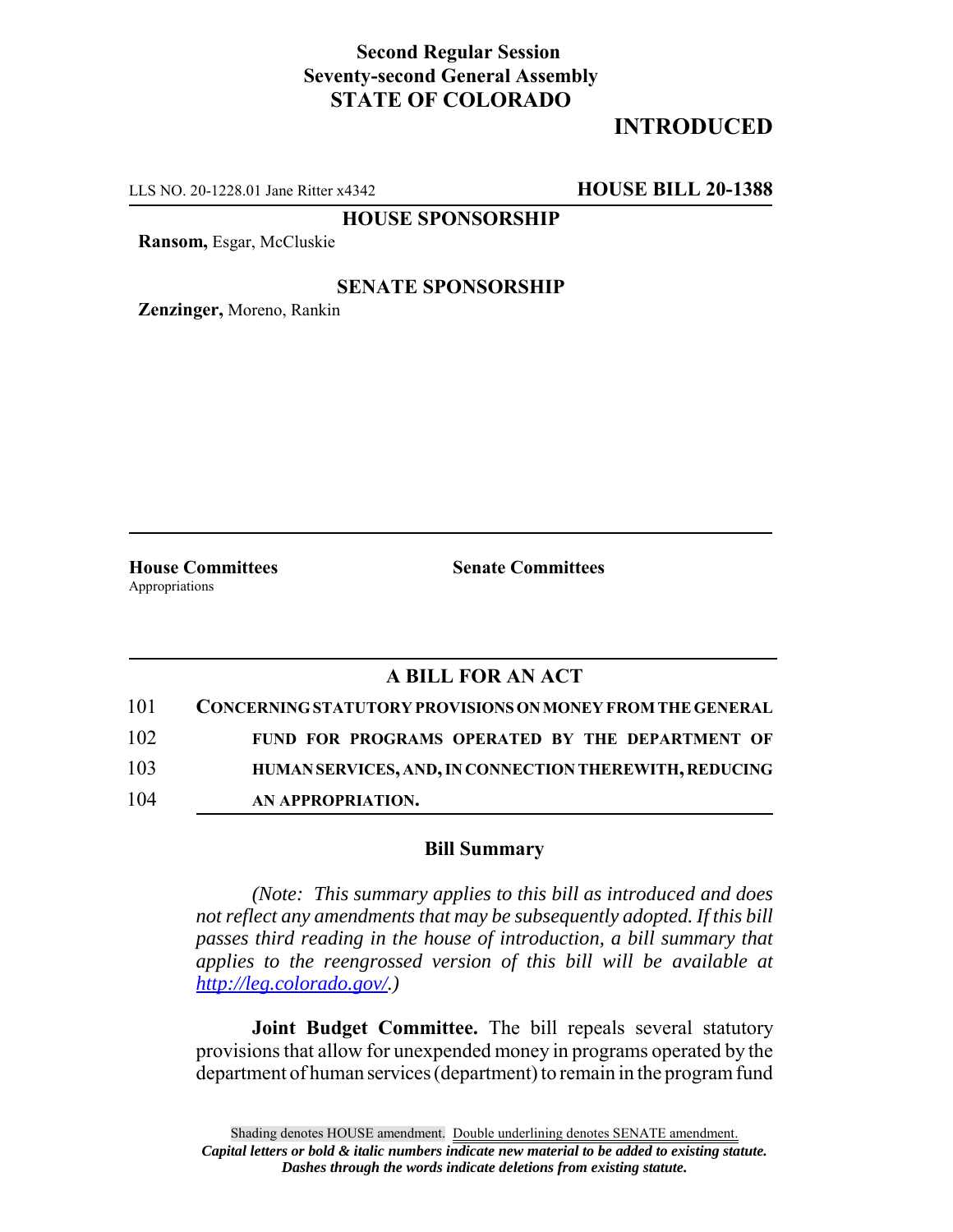rather than reverting to the general fund. The bill repeals other statutory provisions that require the general assembly to appropriate money to a department program. The affected programs and funds include the:

- Aid to the needy disabled program;
- ! Child support collection fund;
- ! Child care services and substance use disorder treatment pilot program; and
- ! High-risk families cash fund.
- 1 *Be it enacted by the General Assembly of the State of Colorado:*
- 2 **SECTION 1.** In Colorado Revised Statutes, 26-2-119.7, **amend**  $3 \qquad (6)(b)$ ; and **repeal** (7)(b) as follows:
- 

## 4 **26-2-119.7. Federal disability benefits - application assistance**

5 **- fund - rules - report - legislative declaration.** (6) (b) Any money 6 appropriated from the general fund to the state department for the 7 2020-21 fiscal year, and for each fiscal year thereafter, for grants for the 8 aid to the needy disabled program that is unexpended and unencumbered 9 as of the close of the applicable fiscal year does not revert REVERTS to the 10 general fund. and shall be transferred by the state treasurer and controller 11 to the fund created in subsection  $(6)(a)$  of this section.

12 (7) (b) For any fiscal year in which the money in the fund is 13 insufficient, the general assembly shall appropriate money from the 14 general fund to the state department for the purposes described in this 15 section.

16 **SECTION 2.** In Colorado Revised Statutes, 26-2-108, **repeal as** 17 **added by House Bill 20-1100** (3) as follows:

18 **26-2-108. Granting of assistance payments and social services** 19 **- rules.** (3) The child support collection fund, referred to in this section 20 as the "fund", is hereby created in the state treasury. The state treasurer 21 shall transfer any unexpended and unencumbered money appropriated to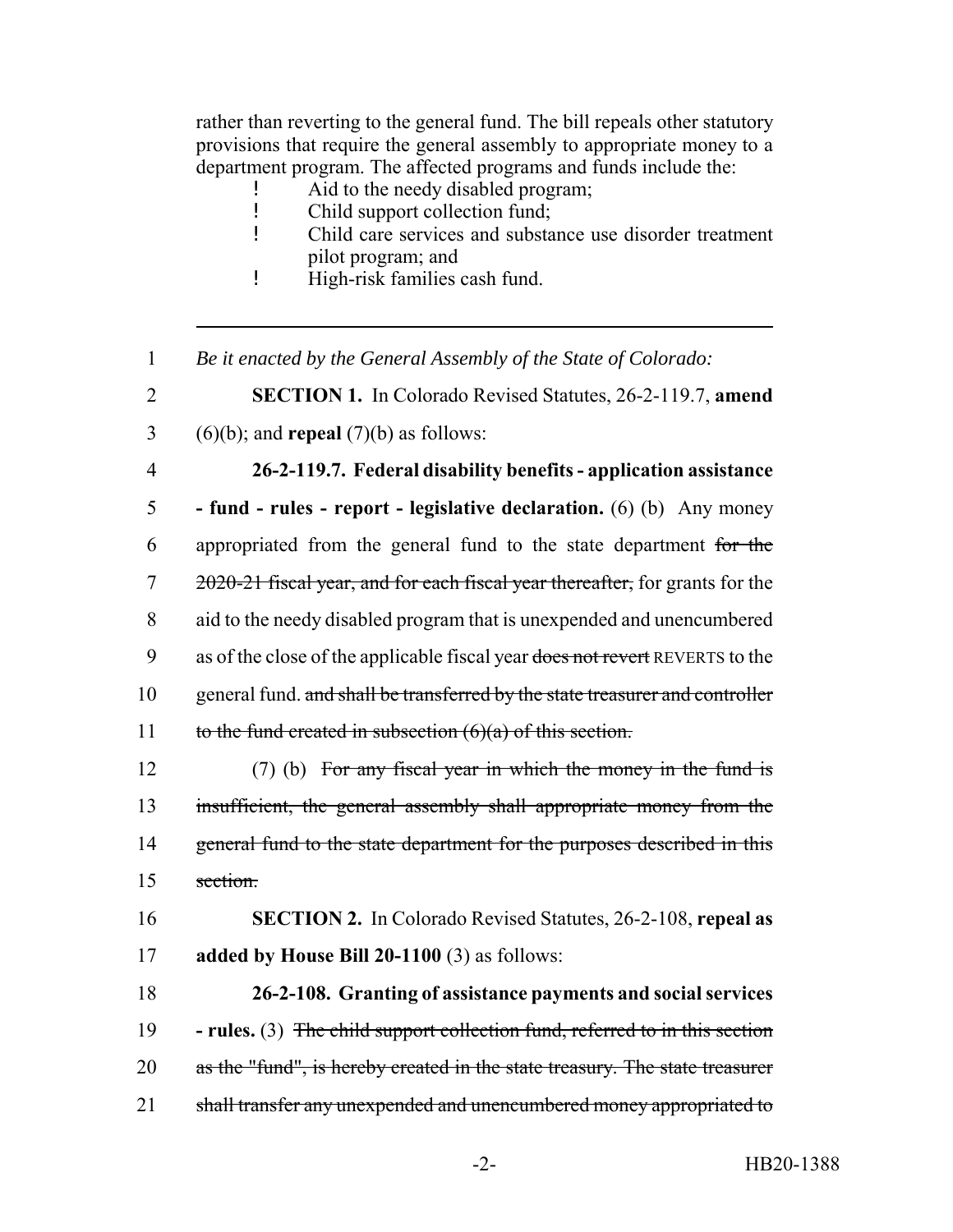1 the state department for the implementation of this section at the end of 2 each fiscal year to the fund. The state treasurer shall credit all interest and 3 income derived from the deposit and investment of money in the fund to 4 the fund. Subject to annual appropriation by the general assembly, the 5 state department may expend money from the fund for the 6 implementation of this section.

7 **SECTION 3.** In Colorado Revised Statutes, 26-6.9-102, **amend** 8 (4)(b); and **repeal** (4)(a) as follows:

 **26-6.9-102. Child care services and substance use disorder treatment pilot program - created - purposes - eligibility - evaluation - funding - rules.** (4) (a) For each of the 2019-20, 2020-21, and 2021-22 fiscal years, the general assembly shall appropriate five hundred thousand dollars from the general fund to the state department to implement the 14 pilot program described in this article 6.9. Any money appropriated for the pilot program in the 2019-20 or 2020-21 fiscal year that remains unexpended and unencumbered at the end of either fiscal year is further 17 appropriated to the state department for the following fiscal year for 18 purposes of the pilot program. The state treasurer shall transfer any 19 money that is unexpended and unencumbered at the end of the 2021-22 fiscal year to the high-risk families cash fund, created in section 21 27-80-119. Such money does not revert to the general fund.

22 (b) The state department may use a portion of the ANY money 23 annually appropriated for the pilot program to pay the direct and indirect 24 costs incurred to administer the pilot program, not to exceed ten percent 25 of the annual appropriation.

26 **SECTION 4.** In Colorado Revised Statutes, 27-80-123, **repeal** (3) 27 as follows: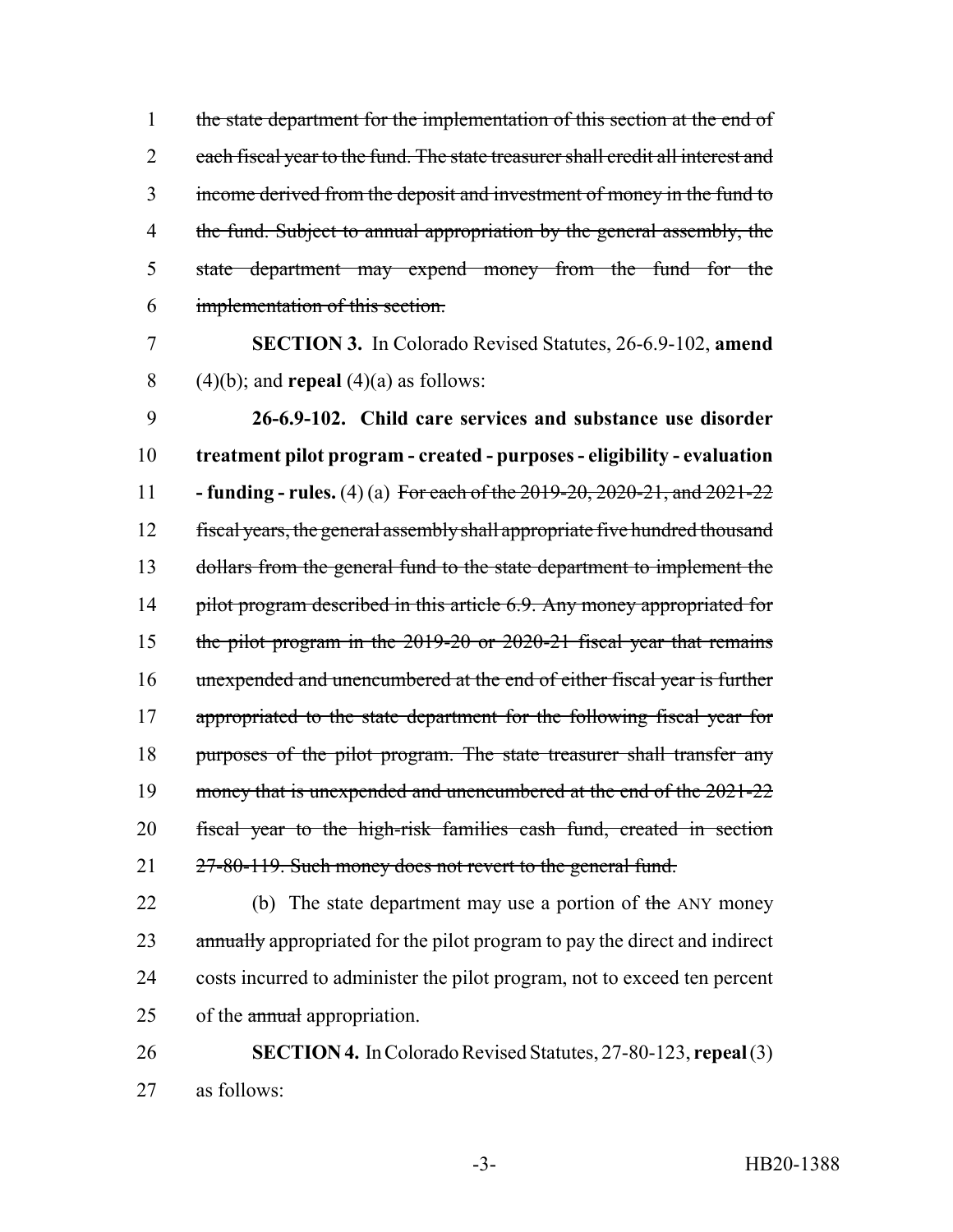**27-80-123. High-risk families cash fund - creation - services provided - definition - report.** (3)  $(a)$  The state treasurer shall transfer to the fund any money appropriated by the general assembly for the "Children and Youth Mental Health Treatment Act", pursuant to article 67 of this title 27, and for the treatment of pregnant women pursuant to section 25.5-5-309, that remains unencumbered and unexpended at the end of each fiscal year. Such money does not revert to the general fund. (b) The state treasurer shall transfer to the fund any money appropriated by the general assembly for the "Increasing Access to Effective Substance Use Disorder Services Act", pursuant to section 11 27-80-107.5, that remains unencumbered and unexpended at the end of 12 the second year of the two-fiscal-year spending authority. Such money 13 does not revert to the general fund. **SECTION 5. Appropriation - adjustments to 2020 long bill.** (1) To implement this act, appropriations made in the annual general

 appropriation act for the 2020-21 state fiscal year to the department of human services for use by adult assistance programs are adjusted as follows:

 (a) The general fund appropriation for administration is decreased by \$165,149, and the related FTE is decreased by 0.1 FTE; and

 (b) The general fund appropriation for the disability benefits application assistance program is decreased by \$3,589,850.

 (2) To implement this act, the general fund appropriation made in the annual general appropriation act for the 2020-21 state fiscal year to the department of human services for use by the office of early childhood for the child care services and substance use disorder treatment pilot 27 program is decreased by \$500,000 and the related FTE is decreased by 0.6